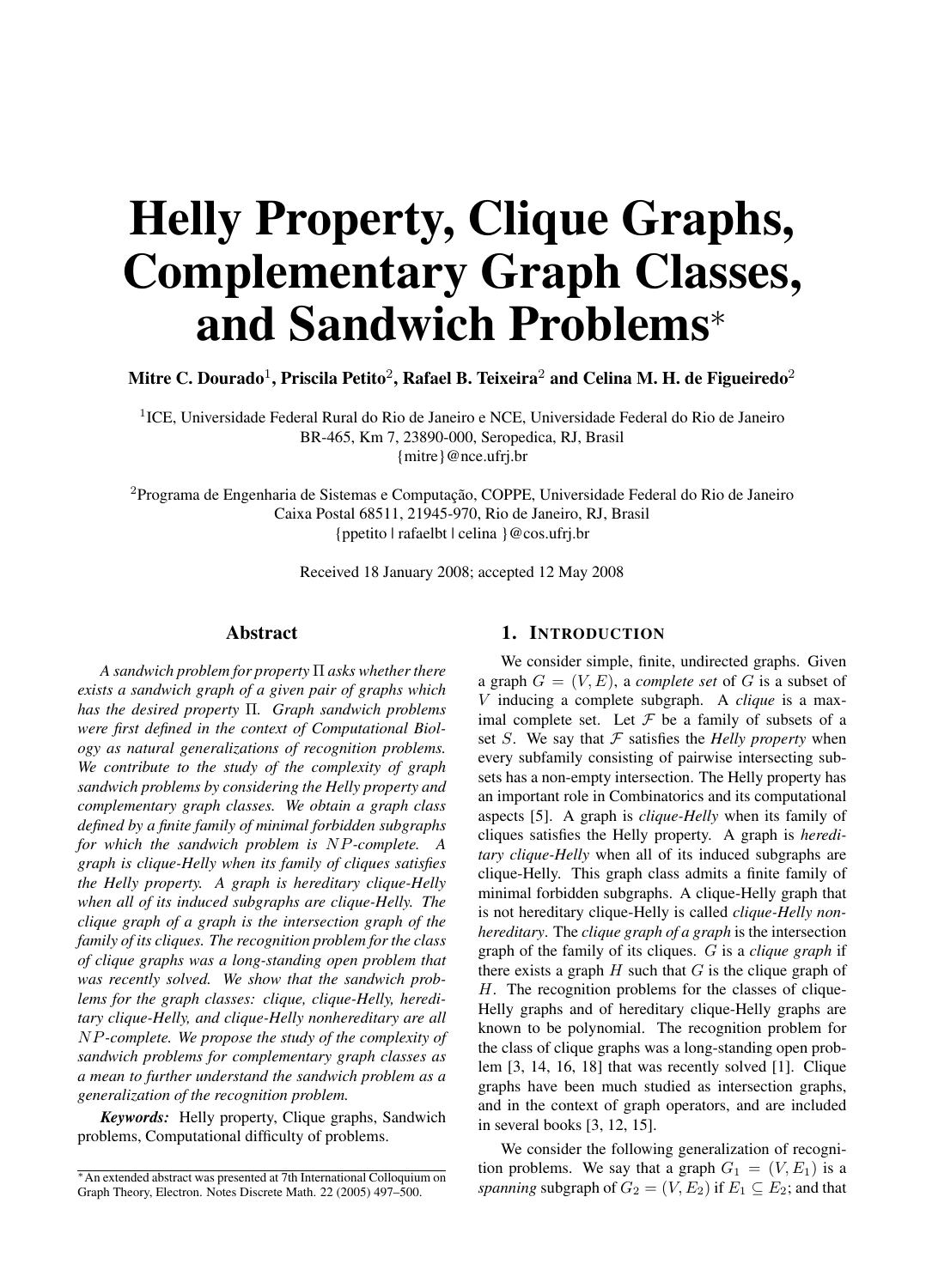a graph  $G = (V, E)$  is a *sandwich* graph for the pair  $G_1$ ,  $G_2$  if  $E_1 \subseteq E \subseteq E_2$ . We call  $E_1$  the *forced edge set*,  $E_2 \setminus E_1$  the *optional edge set*. The GRAPH SANDWICH PROBLEM FOR PROPERTY  $\Pi$  is defined as follows [8]:

GRAPH SANDWICH PROBLEM FOR PROP-ERTY Π

```
Instance: Vertex set V, forced edge set E_1, op-
tional edge set E_2 \setminus E_1.
```
Question: Is there a graph  $G = (V, E)$  such that  $E_1 \subseteq E \subseteq E_2$  that satisfies property  $\Pi$ ?

Graph sandwich problems were defined in the context of Computational Biology and have attracted much attention lately arising from many applications and as a natural generalization of recognition problems [4, 7, 8, 9, 11]. The recognition problem for a class of graphs  $C$  is equivalent to the graph sandwich problem in which the forced edge set  $E_1 = E$ , the optional edge set  $E_2 \setminus E_1 = \emptyset$ ,  $G = (V, E)$  is the graph we want to recognize, and property  $\Pi$  is "to belong to class  $\mathcal{C}$ ".

Golumbic et al. [8] have considered sandwich problems with respect to several subclasses of perfect graphs, and proved that the GRAPH SANDWICH PROBLEM FOR SPLIT GRAPHS remains in  $P$ . On the other hand, they proved that the GRAPH SANDWICH PROBLEM FOR PER-MUTATION GRAPHS turns out to be  $NP$ -complete.

Clique graphs admit a characterization by a special edge cover. A complete set C *covers* the edge uv if the endvertices u and v belong to C. A *complete edge cover* of G is a family of complete sets covering all edges of G.

Theorem 1 (Roberts and Spencer [16]) *A graph* G *is a clique graph if and only if there exists a complete edge cover of* G *satisfying the Helly property.*

Such a family of complete sets is called an RS-*family* for  $G = (V, E)$ . If G admits an RS-family, then G admits <sup>a</sup> *small* RS-family with at most <sup>|</sup>E<sup>|</sup> sets, because every edge needs to be covered by only one complete set and any subfamily of a family satisfying the Helly property does satisfy the Helly property too. Therefore, the characterization given in Theorem 1 gives a short certificate for the class of clique graphs because the Helly property for a family of subsets can be tested in polynomial time on the size of the family [2, 16, 18]. On the other hand, recognizing clique graphs was recently shown to be NPcomplete [1].

The family of all cliques of  $G$  is a complete edge cover of G, so it follows that clique-Helly graphs are clique graphs. A polynomial-time recognition algorithm for the class of clique-Helly graphs was presented in [6] and independently in [17]. This algorithm is a consequence of a characterization of clique-Helly graphs based on the concept of extended triangle. A *triangle* T of a graph G is

a complete set containing exactly three vertices. The *extended triangle of* G *relative to* the triangle T is defined in  $[17]$  as the subgraph induced in G by the vertices adjacent to at least two vertices of  $T$  and it is denoted  $T'$ . A *universal vertex* in a graph is adjacent to every other vertex of the graph.

Theorem 2 (Dragan [6], Szwarcfiter [17]) *A graph* G *is a clique-Helly graph if and only if every extended triangle of* G *contains a universal vertex.*

A polynomial-time recognition algorithm for the class of hereditary clique-Helly graphs was presented in [13]. This algorithm uses a finite family of induced forbidden subgraphs, the so-called *ocular graphs* depicted in Figure 1.

Given a graph G and a triangle  $T = \{t_1, t_2, t_3\}$ , we say that T *yields an ocular graph in* G if there are vertices  $s_1$ ,  $s_2$  and  $s_3$  such that vertex  $s_1$  is not adjacent to  $t_1$ and is adjacent to  $t_2$  and  $t_3$ , vertex  $s_2$  is not adjacent to  $t_2$ and is adjacent to  $t_1$  and  $t_3$ , and vertex  $s_3$  is not adjacent to  $t_3$  and is adjacent to  $t_1$  and  $t_2$ . The graph on the left of Figure 1 is known as the *Hajós graph* and the triangle that yields this particular ocular graph is known as the *central triangle* of this Hajós graph. Ocular graphs were defined in [19] as a tool to study the Helly property and were shown in [13] to be the minimal forbidden configurations for hereditary clique-Helly graphs.



Figure 1. The ocular graphs are the minimal forbidden induced subgraphs for a hereditary clique-Helly graph

Theorem 3 (Prisner [13]) *A graph* G *is a hereditary clique-Helly graph if and only if* G *contains none of the four graphs shown in Figure 1 as an induced subgraph.*

Clearly, from Theorems 2 and 3 one can also recognize in polynomial time whether a graph is clique-Helly nonhereditary.

We contribute to the study of the complexity of graph sandwich problems by considering the Helly property and complementary graph classes. Surprisingly, we obtain a graph class defined by a finite family of minimal forbidden subgraphs for which the corresponding sandwich problem is NP-complete. Additionally, we propose the study of the complexity of sandwich problems for complementary graph classes as a mean to further understand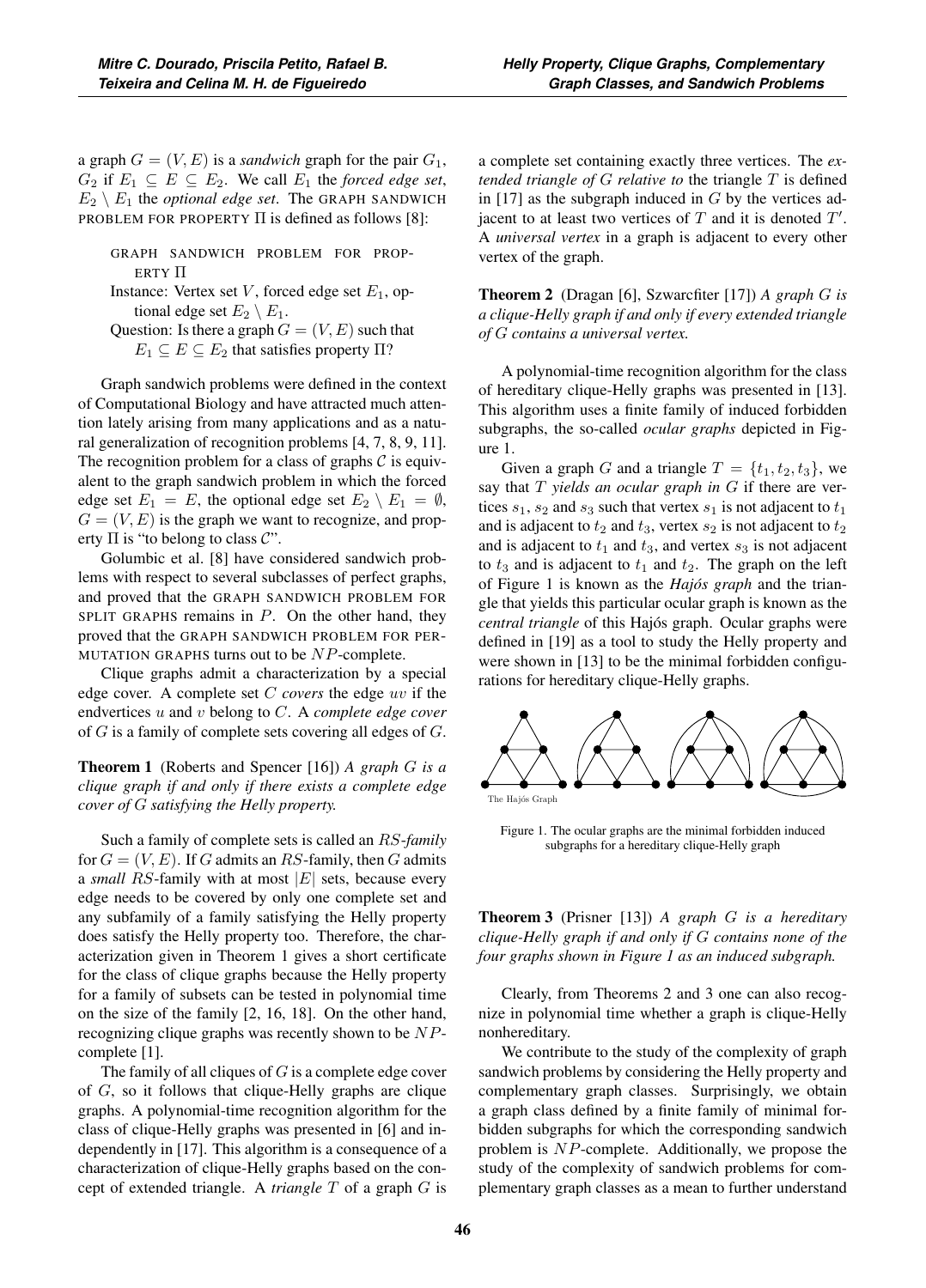the sandwich problem as a generalization of the recognition problem.

The studies on sandwich problems focus on properties that are neither hereditary nor ancestral on subgraphs, in which case the complexity of the recognition problem and of the corresponding sandwich problem coincide. The graph classes considered in the present paper: clique, clique-Helly, hereditary clique-Helly are neither hereditary nor ancestral on subgraphs. Most properties considered so far are hereditary on induced subgraphs, which means that the corresponding graph class admits a family of minimal forbidden subgraphs. In particular, every studied sandwich problem corresponding to a graph class defined by a finite family of minimal forbidden subgraphs has been classified as Polynomial. Note the classes clique and clique-Helly are not hereditary on induced subgraphs. The class hereditary clique-Helly is the first example of a graph class defined by a finite family of minimal forbidden subgraphs for which the corresponding sandwich problem is NP-complete.

This paper is organized as follows: in Section 2 we prove that HEREDITARY CLIQUE-HELLY SAND-WICH PROBLEM, CLIQUE-HELLY SANDWICH PROB-LEM, and CLIQUE GRAPH SANDWICH PROBLEM are NP-complete; in Section 3 we prove that CLIQUE-HELLY NONHEREDITARY SANDWICH PROBLEM is NPcomplete; in Section 4 we have our concluding remarks about complementary graph classes and sandwich problems.

# 2. CLIQUE, CLIQUE-HELLY, AND HEREDITARY CLIQUE-HELLY SANDWICH PROBLEMS

We prove that the HEREDITARY CLIQUE-HELLY SANDWICH PROBLEM is  $NP$ -complete by a reduction from the NP-complete problem 3-SAT. These two decision problems are defined as follows.

3-SAT

- Instance: Set  $X = \{x_1, \ldots, x_n\}$  of variables, collection  $C = \{c_1, \ldots, c_m\}$  of clauses over X such that each clause  $c \in C$  has  $|c| = 3$  literals.
- Question: Is there a truth assignment for  $X$ such that each clause in  $C$  has at least one true literal?
- HEREDITARY CLIQUE-HELLY SANDWICH PROBLEM
- Instance: Vertex set  $V$ , forced edge set  $E_1$ , optional edge set  $E_2 \setminus E_1$ .
- Question: Is there a graph  $G = (V, E)$ , such that  $E_1 \subseteq E \subseteq E_2$  and G is hereditary

#### clique-Helly?

Theorem 4 *The* HEREDITARY CLIQUE-HELLY SAND-WICH PROBLEM *is* NP*-complete.*

Proof. The HEREDITARY CLIQUE-HELLY SAND-WICH PROBLEM is in  $NP$  since a short certificate is a sandwich graph  $G$  that is hereditary clique-Helly together with the polynomial-time algorithm for hereditary clique-Helly recognition.

In order to reduce 3-SAT to HEREDITARY CLIQUE-HELLY SANDWICH PROBLEM we need to construct in polynomial time a particular instance  $(V, E_1, E_2)$ of HEREDITARY CLIQUE-HELLY SANDWICH PROBLEM from a generic instance  $(X, C)$  of 3-SAT, such that C is satisfiable if and only if  $(V, E_1, E_2)$  admits a sandwich graph  $G = (V, E)$  which is hereditary clique-Helly. Recall the notation  $G_1 = (V, E_1)$  and  $G_2 = (V, E_2)$ .

Let  $(X, C)$  be a generic instance of 3-SAT. We assume without loss of generality that each variable occurs both as a positive and as a negative literal. For each variable  $x_i$ , add to V four *variable vertices*:  $X_i$ ,  $\overline{X}_i$ ,  $a_i$  and  $b_i$ . For each clause  $c_j = \{\ell_r, \ell_s, \ell_t\}$ , where  $\ell_u, u \in \{r, s, t\}$ , is a literal of variable  $x_u$ , add to V *clause vertices*  $y_{jr}$ ,  $y_{js}$ ,  $y_{jt}$ . The set V contains  $4n$  variable vertices, plus  $3m$ clause vertices.



Figure 2. Forced variable gadget; forced Hajós graph corresponding to clause  $c_j$ ; and Hajós graph in  $G_2$ , induced by vertices  $X_i$ ,  $\overline{X}_i$ ,  $a_i$ ,  $b_i$ ,  $y_{ji}$  and  $y_{ki}$ , corresponding to variable  $x_i$ 

Please refer to Figure 2, where we have depicted the forced edges as continuous edges, and the optional edges as dotted edges. Each triple of clause vertices corresponding to a clause  $c_j$  induce a triangle  $T_j$  in  $G_1$ , called *clause triangle*. Vertices  $a_i, b_i, X_i, \overline{X}_i$  induce a forced variable gadget  $D_i$  in  $G_1$ , composed by two triangles that share one edge  $X_i X_i$ .

Let  $y_{ir}, y_{is}, y_{it}$  be the clause vertices of a clause triangle  $T_i$ . If the clause vertex  $y_{ju}$ ,  $u \in \{r, s, t\}$ , corresponds to the positive literal of variable  $x_u$ , then add optional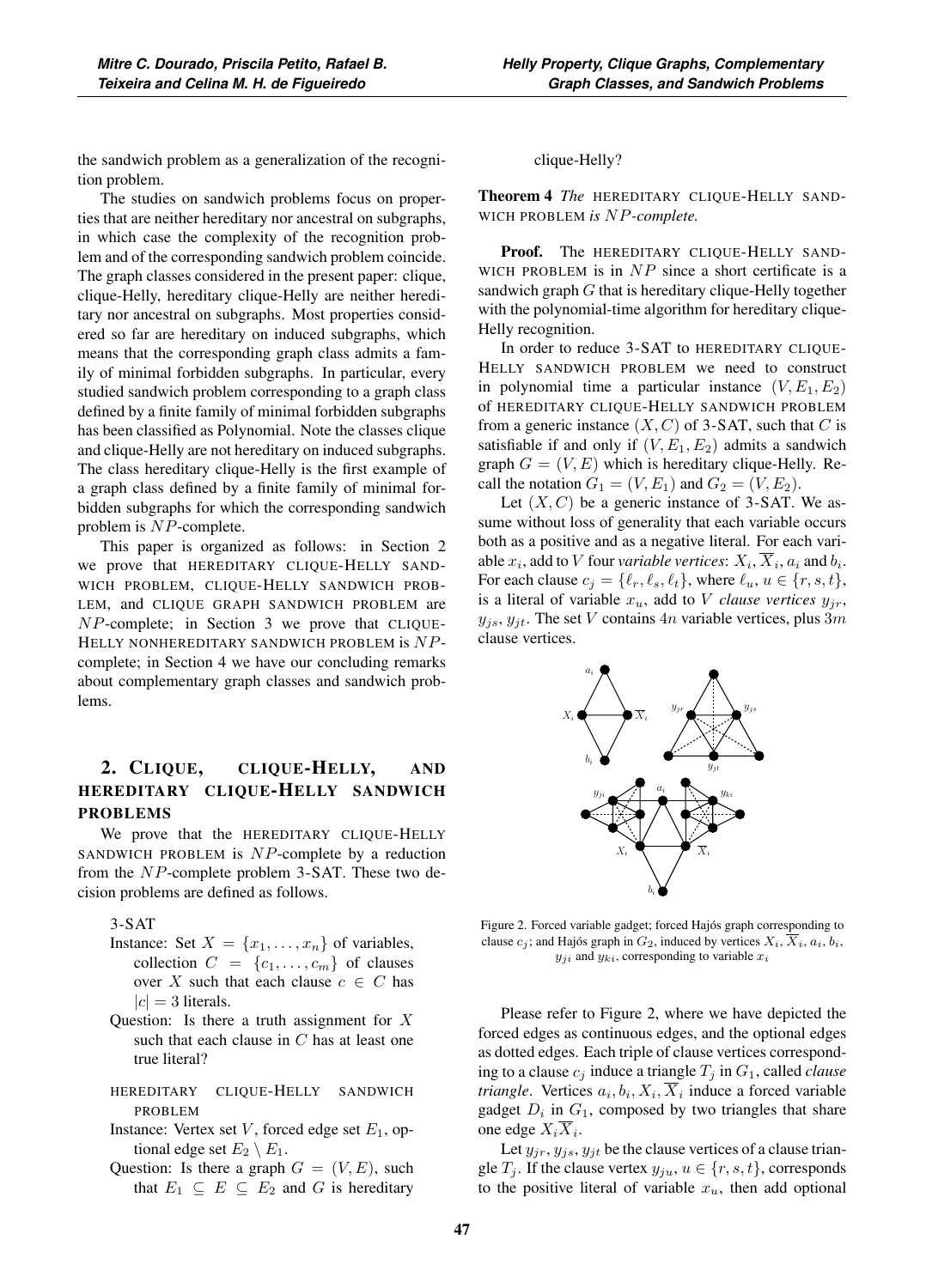edge  $X_uy_{ju}$ , add two forced edges  $X_uy_{ju}$ , for  $w \neq u$ , and add forced edge  $a_uy_{ju}$ . If the clause vertex  $y_{ju}$ ,  $u \in \{r, s, t\}$  corresponds to the negative literal of variable  $x_u$ , then add optional edge  $X_uy_{ju}$ , add two forced edges  $X_uy_{jw}$ , for  $w \neq u$ , and add forced edge  $a_uy_{ju}$ . The construction of the particular instance  $(V, E_1, E_2)$  is concluded.

First, we show that, given a sandwich graph  $G'$  of  $G_1$ and  $G_2$ , if  $G'$  contains an ocular graph as induced subgraph, then this ocular graph is in fact a Hajós graph. Recall that a triangle  $T = \{t_1, t_2, t_3\}$  yields an ocular graph if there are vertices  $s_1$ ,  $s_2$  and  $s_3$  such that vertex  $s_1$  is not adjacent to  $t_1$  and is adjacent to  $t_2$  and  $t_3$ , vertex  $s_2$  is not adjacent to  $t_2$  and is adjacent to  $t_1$  and  $t_3$ , and vertex  $s_3$ is not adjacent to  $t_3$  and is adjacent to  $t_1$  and  $t_2$ . Furthermore, we show there are only two cases for a triangle to yield an ocular graph.

Please refer to Figure 2. First, note that if the triangle  $T = \{y_{jr}, y_{js}, y_{jt}\}\$ , formed by the three clause vertices of a clause  $c_j$ , yields an ocular graph in  $G'$ , this subgraph is in fact a Hajós graph, because there are no edges joining two variable vertices of distinct variables. We call such a subgraph of *clause Hajós graph*.

Now, see that if the triangle  $T = \{a_i, X_i, \overline{X}_i\}$ , formed by three variable vertices of a variable  $x_i$ , yields an ocular graph in  $G'$ , this subgraph is also a Hajós graph, because  $b_i$  has degree two in  $G_2$  and there are no edges joining two clause vertices of distinct clauses. We call such a graph of *variable Hajós graph*.

The only other two possibilities of a triangle  $T$  are:  $T = \{b_i, X_i, X_i\}$ , for some *i*; and  $T = \{v, l, z\}$ , where  $v$  is a variable vertex,  $l$  is a clause vertex, and  $z$ is a variable or a clause vertex. In the first possibility  $T = \{b_i, X_i, \overline{X}_i\}$ , for some i, since  $b_i$  has degree two in  $G_2$ , such T cannot yield an ocular graph in  $G'$ . In the second possibility  $T = \{v, l, z\}$ , where v is a variable vertex,  $l$  is a clause vertex, and  $z$  is a variable or a clause vertex, since  $a_i$  and  $y_{ji}$  have just one common neighbor in  $G_2$ and since the only common neighbors of  $y_{jr}$  and  $X_s$  in  $G_2$  are  $y_{j_s}$  and  $y_{jt}$  it is clear that such T cannot yield an ocular graph in  $\ddot{G}$ .

We shall use the characterization of Theorem 3. By the construction, it is clear that  $G_1$  and  $G_2$  contain, respectively, a clause Hajós graph and a variable Hajós graph, hence  $G_1$  and  $G_2$  are not hereditary clique-Helly.

Suppose first that  $C$  is satisfiable, and consider a truth assignment for X such that each clause  $c_i$  in C has at least one true literal. To define the sandwich graph  $G$ , if  $x_i$  has value true, add to E, for every clause  $c_i$  where  $x_i$ occurs as positive literal, the optional edge  $y_{ji}X_i$ ; if  $x_i$ has value false, add to  $E$ , for every clause  $c_j$  where  $x_i$  occurs as negative literal, the optional edge  $y_{ii}X_i$ . Note that in the constructed sandwich graph  $G$ , for each variable  $x_i$ , either all optional edges incident to vertex  $X_i$  or all

optional edges incident to vertex  $\overline{X}_i$  are present. Therefore, each variable Hajós graph in  $G_2$  is avoided in  $G$ . In addition, note that in the constructed sandwich graph  $G$ , for each clause  $c_j$ , at least one optional edge is added to the corresponding forced clause Hajós graph. Therefore, each clause Hajós graph in  $G_1$  is avoided in  $G$ .

Conversely, suppose that  $G$  is a hereditary clique-Helly sandwich graph for the particular constructed instance  $(V, E_1, E_2)$ . It follows that G contains none of the forbidden configurations depicted in Figure 1. By the construction of the particular instance  $(V, E_1, E_2)$ , graph  $G_1$  contains a forced clause Hajós graph corresponding to each clause. Therefore, in the hereditary clique-Helly sandwich graph G, for each forced clause Hajós graph, we must have at least one added optional edge. In addition, G cannot have for a variable  $x_i$ , both an optional edge incident to vertex  $X_i$  and an optional edge incident to vertex  $\overline{X}_i$  present, as this would give a variable Hajós graph. Therefore we can construct a truth assignment by setting variable  $x_i$  as true if there exists in  $G$  an edge  $y_{ji}X_i$  for some clause  $c_j$  where  $x_i$  occurs as positive literal, and by setting variable  $x_i$  as false otherwise.



Figure 3. Example of constructed instance of  $(V, E_1, E_2)$ corresponding to clauses  $\{x_1, x_2, x_4\}, \{\overline{x}_1, x_2, x_3\}, \{\overline{x}_2, \overline{x}_3, \overline{x}_4\}$ 

Figure 3 shows an example of an instance constructed in Theorem 4. We have depicted the forced edges as continuous edges, and the optional edges as dotted edges.

In the sequel, we further study the properties of the particular instance constructed in Theorem 4 and prove in Theorem 5 and Theorem 6, respectively, that the CLIQUE-HELLY SANDWICH PROBLEM and CLIQUE SANDWICH PROBLEM are NP-complete.

CLIQUE-HELLY SANDWICH PROBLEM Instance: Vertex set V, forced edge set  $E_1$ , optional edge set  $E_2 \setminus E_1$ .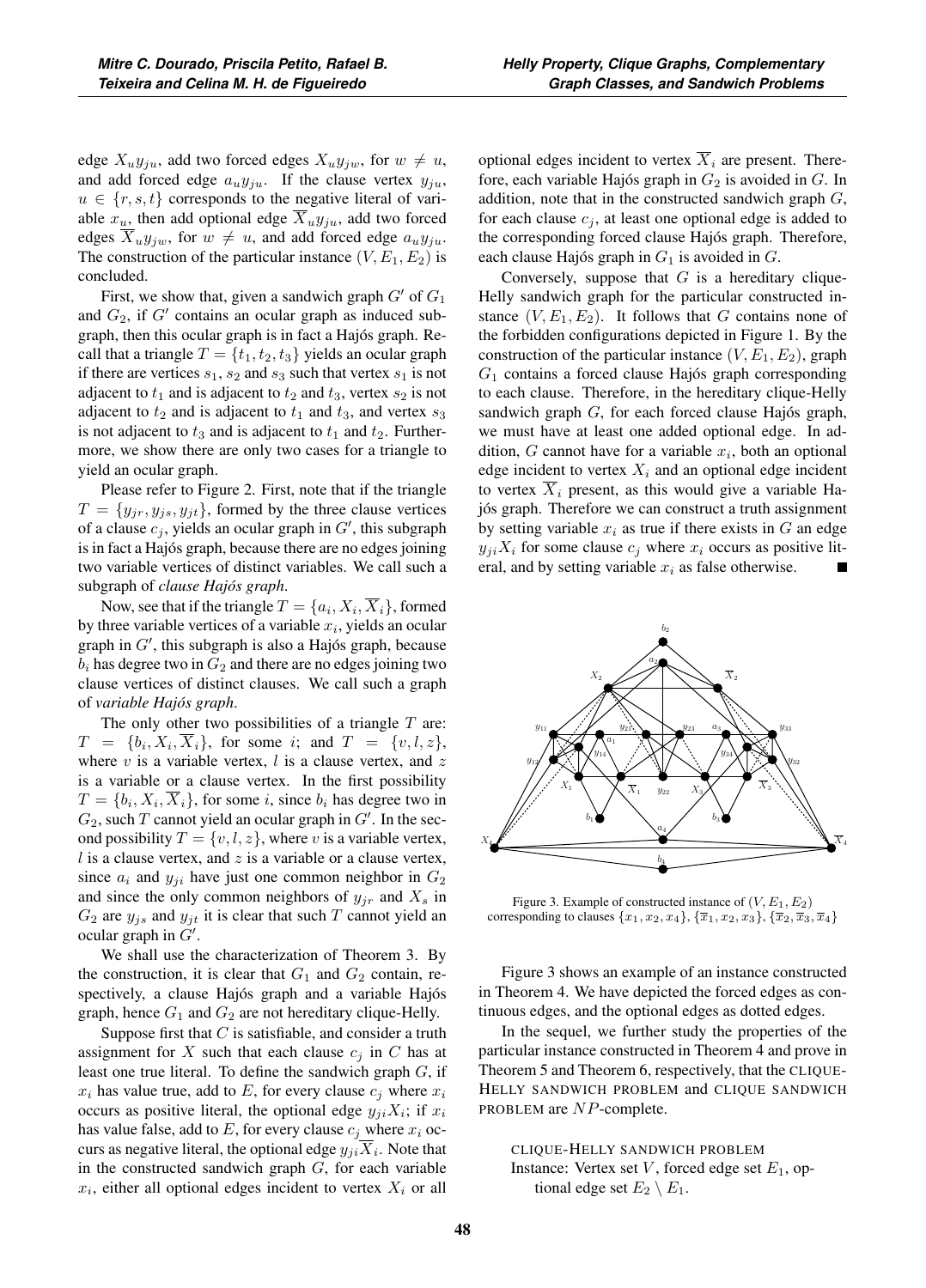Question: Is there a graph  $G = (V, E)$ , such that  $E_1 \subseteq E \subseteq E_2$  and G is clique-Helly?

Theorem 5 *The* CLIQUE-HELLY SANDWICH PROBLEM *is* NP*-complete.*

Proof. The CLIQUE-HELLY SANDWICH PROBLEM is in  $NP$  since a short certificate is a sandwich graph  $G$  that is clique-Helly together with the polynomial-time algorithm for clique-Helly recognition.

In order to establish the hardness of the problem, we perform the same reduction from 3-SAT of Theorem 4. It is sufficient to show that every sandwich graph of  $(V, E_1, E_2)$  which is clique-Helly is also hereditary clique-Helly. By contradiction, suppose that a sandwich graph G of  $(V, E_1, E_2)$  is clique-Helly but is not hereditary clique-Helly. By Theorem 3, G has as induced subgraph one of the graphs of Figure 1. Denote it by  $G'$ . By the observations present in the proof of Theorem 4,  $G'$ is indeed either a clause Hajós graph or a variable Hajós graph. In both cases there are two variable vertices  $v_1$ and  $v_2$  in  $G'$ . Note these two variable vertices can be of a same variable or not. Since  $G$  is clique-Helly, by Theorem 2, there must exist a vertex  $v$  adjacent to every vertex of  $G'$ . Recall every vertex of  $V$  is a clause vertex or a variable vertex. Since the degree of a clause vertex is at most 6, and in this case, its 6 neighbors do not induce a Hajós graph, we conclude that  $v$  is a variable vertex. We have a contradiction, because there is no variable vertex outside of  $G'$  adjacent to  $v_1$  and  $v_2$ .

Now, we turn our attention to the CLIQUE GRAPH SANDWICH PROBLEM and we present a simple proof of its NP-completeness.

CLIQUE GRAPH SANDWICH PROBLEM

Instance: Vertex set  $V$ , forced edge set  $E_1$ , optional edge set  $E_2 \setminus E_1$ .

Question: Is there a graph  $G = (V, E)$ , such that  $E_1 \subseteq E \subseteq E_2$  and G is clique graph?

First we need an auxiliary lemma. This lemma is a consequence of a more general result established in [10].

Lemma 1 *Let* G *be a graph containing a Hajós Graph* H *as an induced subgraph. If the central triangle* T *of* H *is not contained in a* K4*, then* G *is not a clique graph.*

**Proof.** Assume to get a contradiction that we have an  $RS$ -family  $C$  for  $G$ . We consider two cases with respect to the central triangle  $T$  of  $H$  to belong to C or not. Let  $h_1, h_2, h_3$  be the vertices of T, and  $h_4$ ,  $h_5$ ,  $h_6$  the other vertices of H, such that  $h_4h_2$ ,  $h_4h_3$ ,  $h_5h_1$ ,  $h_5h_2$ ,  $h_6h_1$ ,  $h_6h_3 \in E$ . In case vertices  $h_i, h_j, h_k$  define a triangle, denote this triangle by  $T_{ijk}$ . Let  $H_{pq}$  be a complete set of C covering edge  $h_p h_q$ .

First, suppose that  $T \notin \mathcal{C}$ . Since T is not contained in a  $K_4$ , the subfamily of distinct complete sets  $H_{12}, H_{13}, H_{23}$  of C does not satisfy the Helly property, a contradiction.

Next, suppose that  $T \in \mathcal{C}$ . If  $h_2 \notin H_{34}$  and  $h_3 \notin H_{24}$ , then  $H_{24}$ ,  $H_{34}$  and T do not satisfy the Helly property. Therefore, there are complete sets  $C_1, C_2, C_3 \in \mathcal{C}$  such that  $h_1, h_3, h_6 \in C_1$ ,  $h_1, h_2, h_5 \in C_2$ , and  $h_2, h_3, h_4 \in$  $C_3$ . And  $C_1$ ,  $C_2$ ,  $C_3$  contain a common vertex if and only if  $T \subset K_4$ , a contradiction.

Theorem 6 *The* CLIQUE GRAPH SANDWICH PROBLEM *is* NP*-complete.*

Proof. The CLIQUE GRAPH SANDWICH PROBLEM is in  $NP$  since a short certificate is a sandwich graph  $G$  that is a clique graph, and a small  $RS$ -family for  $G$  together with the polynomial-time algorithm for the Helly property.

Again we perform a reduction from 3-SAT by using the same particular instance of Theorem 4. Let  $(V, E_1, E_2)$  be the particular instance constructed. Since, by Theorem 1, every hereditary clique-Helly graph is a clique graph, it is sufficient to show that every sandwich graph of  $(V, E_1, E_2)$  which is a clique graph is also hereditary clique-Helly. By contradiction, suppose that the sandwich graph G of  $(V, E_1, E_2)$  is a clique graph but is not hereditary clique-Helly. Hence, by Theorem 3 and the observations of Theorem 4, G contains either a clause Hajós graph or a variable Hajós graph as induced subgraph. Denote it by  $G'$ . Since  $G$  is a clique graph, by Lemma 1, the central triangle of  $G'$  must be contained in a  $K_4$ . If  $G'$  is a clause Hajós graph, then its central triangle is of the form  $T = \{y_{kr}, y_{ks}, y_{kt}\}\)$ . Since, given  $u \in \{r, s, t\}\,$ , the only vertex adjacent to  $y_{ku}$  and not contained in  $\hat{G}'$ is a variable vertex  $a_u$ , and  $a_u$  is nonadjacent to the other vertices of  $T$ , this central triangle is not in a  $K_4$ . Finally, if  $G'$  is a variable Hajós graph, its central triangle is of the form  $\{a_i, X_i, X_i\}$ . This central triangle is not in a  $K_4$ because there is no vertex adjacent in  $G_2$  to these three vertices.

# 3. CLIQUE-HELLY NONHEREDITARY SANDWICH PROBLEM

We cannot conclude from Theorems 4 and 5 that the sandwich problem for clique-Helly nonhereditary graphs is NP-complete. Theorem 7 proves that the CLIQUE-HELLY NONHEREDITARY SANDWICH PROBLEM is NPcomplete by a reduction from the  $NP$ -complete problem SAT. These two decision problems are defined as follows.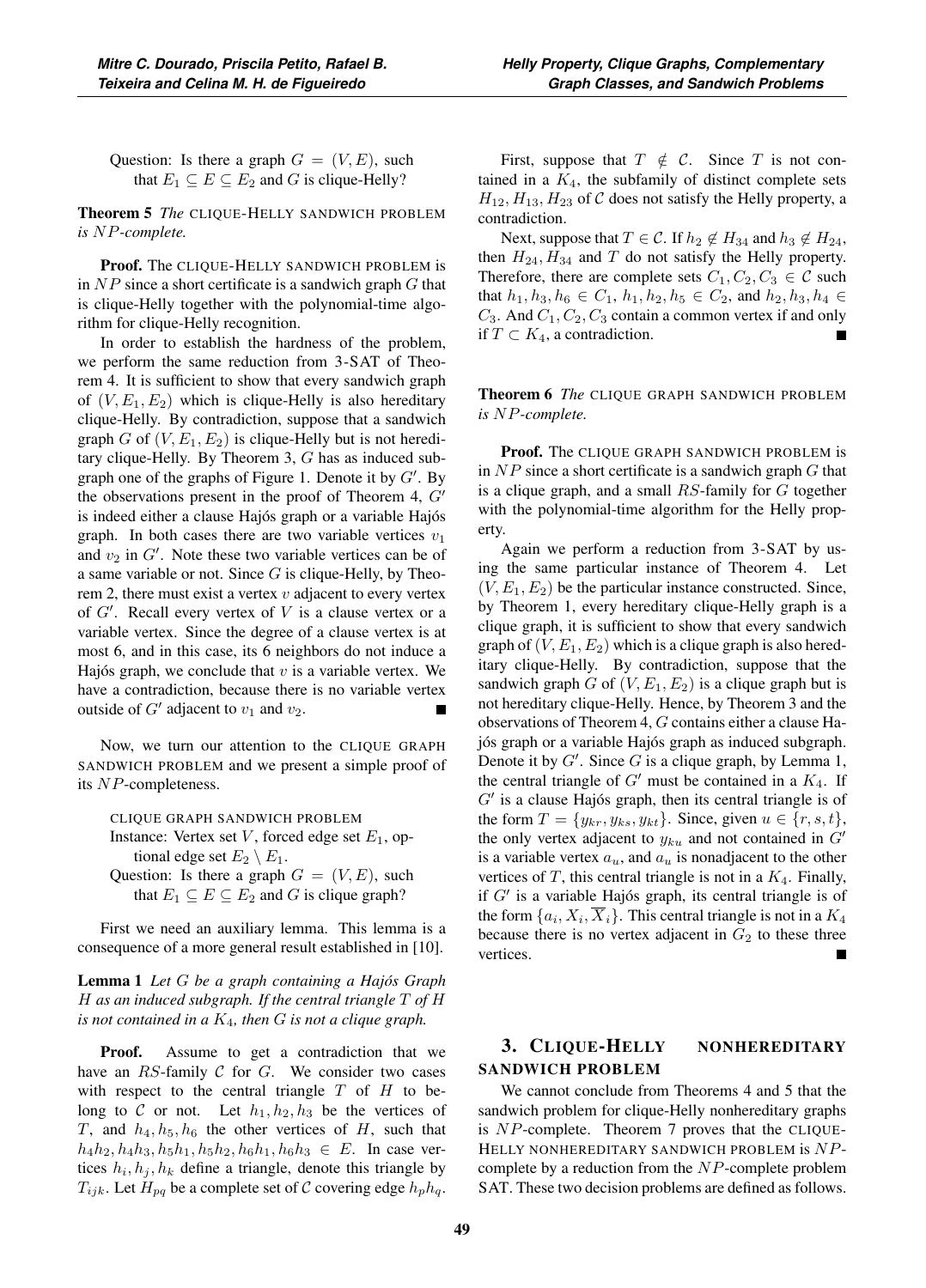### SAT

- Instance: Set  $X = \{x_1, \ldots, x_n\}$  of variables, collection  $C = \{c_1, \ldots, c_m\}$  of clauses over  $X$ .
- Question: Is there a truth assignment for  $X$ such that each clause in  $C$  has at least one true literal?
- CLIQUE-HELLY NONHEREDITARY SAND-WICH PROBLEM
- Instance: Vertex set  $V$ , forced edge set  $E_1$ , optional edge set  $E_2 \setminus E_1$ .
- Question: Is there a graph  $G = (V, E)$ , such that  $E_1 \subseteq E \subseteq E_2$  and G is clique-Helly nonhereditary?

Theorem 7 *The* CLIQUE-HELLY NONHEREDITARY SANDWICH PROBLEM *is* NP*-complete.*

Proof. The CLIQUE-HELLY NONHEREDITARY SANDWICH PROBLEM is in  $NP$  since a short certificate is a sandwich graph  $G$  that is clique-Helly nonhereditary together with the polynomial-time algorithms for clique-Helly and hereditary clique-Helly recognition.

Let  $(X, C)$  be a generic instance of SAT. We assume without loss of generality that each variable occurs both as a positive and as a negative literal.

Each clause  $c_j$  corresponds to a copy  $H_j$  of the Hajós graph in  $G_1$ . Each pair of distinct clauses  $c_j, c_k$  correspond to an auxiliary vertex  $d_{jk}$  adjacent in  $G_1$  to two vertices in each of the central triangles of the corresponding Hajós graphs  $H_j$  and  $H_k$  (see Figure 4).

As each variable  $x_i$  occurs both as a positive and as a negative literal, for each variable  $x_i$ , we have three vertices: *literal vertex*  $x_i$  represents the occurrences of variable  $x_i$  as a positive literal, *literal vertex*  $\overline{x}_i$  represents the occurrences of variable  $x_i$  as a negative literal, and vertex  $X_i$  represents the variable. These three vertices  $x_i, \overline{x}_i, X_i$ induce a *variable triangle*  $T_i$  in  $G_1$ .

We conclude the construction of particular instance  $(V, E_1, E_2)$  by defining the optional edge set  $E_2 \setminus E_1$ . Suppose literal  $\ell \in c_j$ . It corresponds to literal vertex  $\ell \in V$ . We add to  $E_2 \setminus E_1$  six optional edges  $\ell z$ , one for each vertex z of the Hajós graph  $H_j$ . In addition, for each auxiliary vertex  $d_{jk}$ , add to  $E_2 \backslash E_1$  the optional edge  $\ell d_{jk}.$ 

Note that every sandwich graph of  $(V, E_1, E_2)$  is not hereditary clique-Helly, because for each clause there is a Hajós graph as induced subgraph of it. Therefore, any sandwich graph of  $(V, E_1, E_2)$  is clique-Helly nonhereditary if and only if it is clique-Helly. We shall use the characterization of Theorem 2 for clique-Helly graphs.

Suppose first that  $C$  is satisfiable, and consider a truth assignment for X such that each clause  $c_i$  in C has at least one true literal. To define the sandwich graph  $G$ , add to  $E$ ,

for each Hajós graph  $H_j$  corresponding to clause  $c_j$ , the optional edges that make precisely one of the true literals of clause  $c_j$  adjacent to every vertex of  $H_j$ , and adjacent to every vertex  $d_{jk}$ . Let L be the set of the chosen true literals. Note that every added optional edge has one endpoint in  $L$ . And for an extended triangle present in  $G_1$ , say T', with a vertex z, if  $\ell z$ , with  $\ell \in L$ , was added to E in the construction of G, then  $\ell z'$ , for every vertex  $z' \in V(T')$ , was also added to E. This implies that all the extended triangles of  $G_1$  have universal vertices in G. It remains to analyze the extended triangles relative to triangles of  $G$  not present in  $G_1$ . Every such triangle contains precisely one literal vertex and this vertex is universal with respect to the relative extended triangle.



Figure 4. In  $G_2$  extended triangle relative to triangle  $\{x_i, \overline{x}_i, d_{ik}\}\$  has no universal vertex

Conversely, suppose that  $G$  is a clique-Helly sandwich graph for the particular constructed instance  $(V, E_1, E_2)$ . Thus, every extended triangle of  $G$  has a universal vertex. Let  $c_i$  be a clause, and consider its corresponding Hajós graph  $H_i$ . In G the extended triangle relative to the central triangle of  $H_i$  has a universal vertex. This universal vertex is a literal vertex corresponding to a literal of clause  $c_i$ . For a variable  $x_i$ , suppose that its positive literal occurs in  $c_i$  and its negative literal occurs in  $c_k$ . If in G both literal vertices  $x_i$  and  $\overline{x}_i$  are universal with respect to corresponding Hajós graphs  $H_i$  and  $H_k$ , then the extended triangle relative to  $x_i, \overline{x}_i, d_{ik}$  has no universal vertex. See Figure 4. Therefore, for each variable  $x_i$ , if its positive literal vertex is universal with respect to a Hajós graph associated to a clause, then set variable  $x_i$  as true, otherwise set the variable  $x_i$  as false. We have the desired truth assignment.

Figure 5 shows an example of an instance constructed in the proof of Theorem 7. We have depicted the forced edges as continuous edges, and the optional edges incident to  $d_{ik}$  as dotted edges. Each Hajós graph  $H_i$  is drawn inside a square and we have depicted the six optional edges that make literal  $\ell \in c_j$  universal with re-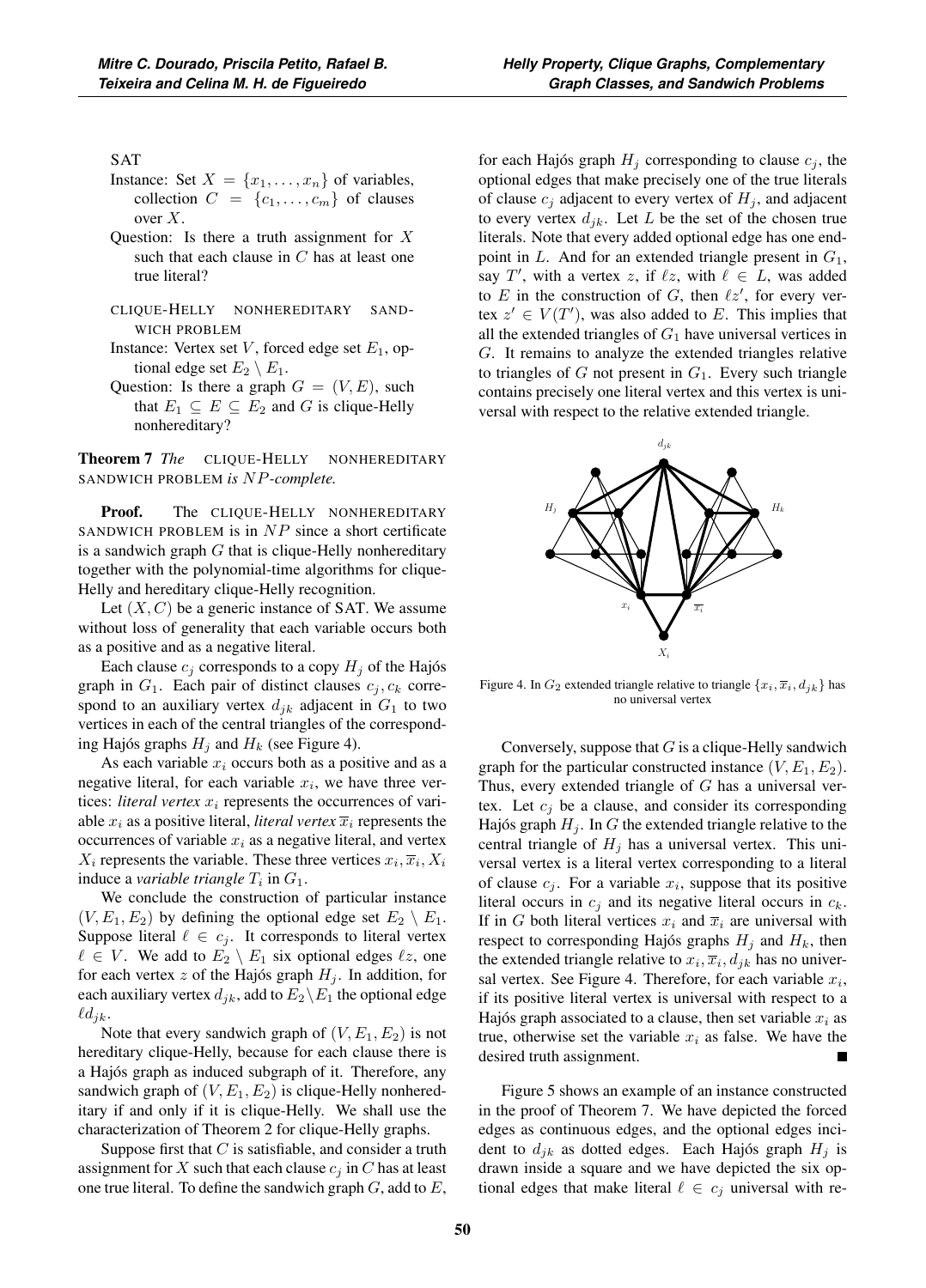

Figure 5. Example of constructed instance of  $(V, E_1, E_2)$  corresponding to clauses  $\{x_1, x_2, x_4\}$ ,  $\{\overline{x_1}, x_2, x_3\}$ ,  $\{\overline{x_2}, \overline{x_3}, \overline{x_4}\}$ 

spect to the Hajós graph  $H_j$  by a dotted line joining  $\ell$  to the square.

## 4. CONCLUDING REMARKS

We have presented four  $NP$ -completeness proofs, establishing that CLIQUE-HELLY SANDWICH PROBLEM, HEREDITARY CLIQUE-HELLY SANDWICH PROBLEM, CLIQUE-HELLY NONHEREDITARY SANDWICH PROB-LEM, and CLIQUE GRAPH SANDWICH PROBLEM are  $NP$ -complete. We emphasize that the  $NP$ -completeness of clique graph recognition is a recently solved problem and directly implies the NP-completeness of CLIQUE GRAPH SANDWICH PROBLEM. The present paper proposed a simple NP-completeness proof for the sandwich version of the problem.

One interesting line of research is to investigate other complementary graph classes with respect to the complexity of the corresponding sandwich problems. It is well-known that one can decide in polynomial time if a graph is chordal and if it is interval. Therefore one can also decide in polynomial time if such a graph is chordal but not interval. The complexity of the corresponding sandwich problems: GRAPH SANDWICH PROBLEM FOR CHORDAL GRAPHS and GRAPH SANDWICH PROBLEM FOR INTERVAL GRAPHS was considered in [8], where both sandwich problems are proved to be NP-complete. In this case we can conclude that the GRAPH SAND-WICH PROBLEM FOR CHORDAL NONINTERVAL GRAPHS is also NP-complete. More generally, consider three graph classes, say  $C_1$ ,  $C_2$ ,  $C_3$ , such that  $C_2 \subset C_1$  and  $C_3 = C_1 \backslash C_2$ . If both  $C_1$  and  $C_2$  are hereditary with respect to *induced* subgraphs and if  $C_1$  corresponds to an  $NP$ complete sandwich problem, then  $C_3$  also corresponds to an NP-complete sandwich problem. Indeed, we can construct a polynomial-time reduction from GRAPH SAND-WICH PROBLEM FOR  $C_1$  GRAPHS to GRAPH SANDWICH PROBLEM FOR  $C_3$  GRAPHS by using a graph of class  $C_1$ that is a forbidden subgraph for class  $C_2$ . We emphasize that the present paper investigates the case where  $C_1$  is not hereditary with respect to induced subgraphs. Indeed, again consider three graph classes, say  $C_1$ ,  $C_2$ ,  $C_3$ , such that  $C_2 \subset C_1$  and  $C_3 = C_1 \setminus C_2$ . If both  $C_1$  and  $C_2$  correspond to polynomial recognition problems, then  $C_3$  does correspond to a polynomial recognition problem as well. For the corresponding sandwich problems, we propose the study of how the complexity of the sandwich problems for  $C_1$  and  $C_2$  may determine the complexity of the sandwich problem for  $C_3$ , even if both  $C_1$  and  $C_2$  correspond to polynomial sandwich problems: given an instance of the sandwich problem for  $C_1$ , it may admit a sandwich graph that belongs to  $C_2$  and another sandwich graph that belongs to  $C_3$ .

#### ACKNOWLEDGMENTS

The work was partially supported by CAPES, CNPq and FAPERJ. We are grateful to the referees for their careful reading and the many suggestions which helped to improve the paper.